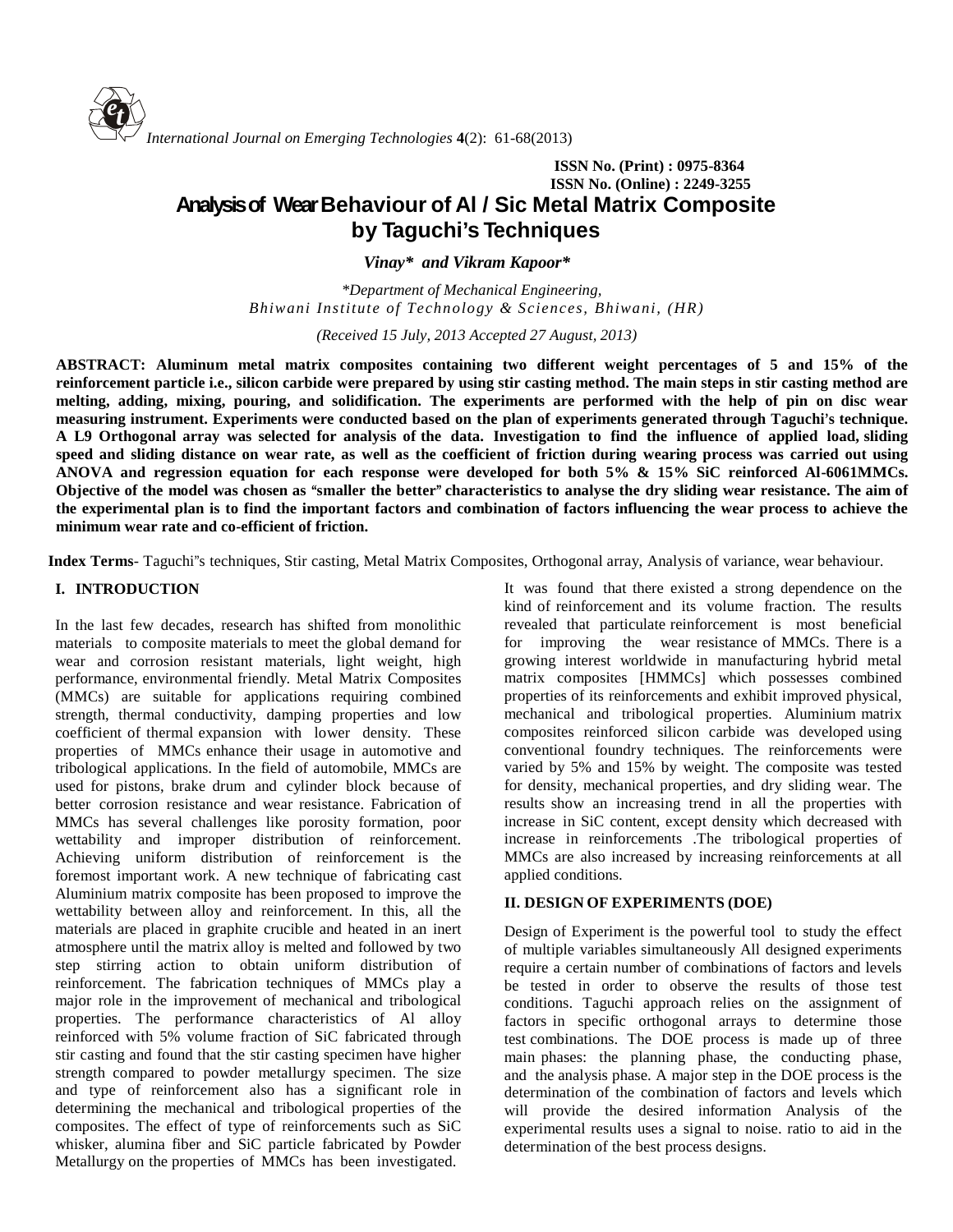This technique has been successfully used by researchers in the study of dry sliding wear behaviour of composites. These methods focus on improving the design of manufacturing processes. In the present work, a plan order for performing the experiments was generated by Taguchi method using orthogonal arrays [20].This method yields the rank of various parameters with the level of significance of influence of a factor or the interaction of factors on a particular output response.

## **III. MATERIALSELECTION**

The choice of Silicon Carbide as the reinforcement in aluminium composite is primarily meant to use the composite in missile guidance system replacing certain beryllium components because structural performance is better without special handling in fabrication demanded by latter's toxicity Recently aluminiumlithium alloy has been attracting the attention of researches due to its good wettability characteristics.

In the present investigation, Al-SiC alloy was chosen as the base matrix since its properties can be tailored through heat treatment process. The reinforcement was sic, average size of

50 to 70 microns, and there are sufficient literatures elucidating the improvement in wear properties through the addition of SiC. Due to the property of high hardness and high thermal conductivity, SiC after accommodation in soft ductile aluminium base matrix, enhance the wear resisting behaviour of the Al– SiC metal matrix composite.

**Table 1. Chemical composition of matrix alloy Al – 6061.**

| Chemical<br>composition | Si    | Ŧe  | Mn | Mg |                                   | π<br>ŁΠ |     | A       |
|-------------------------|-------|-----|----|----|-----------------------------------|---------|-----|---------|
| $\%$                    | 0.408 | 0.7 |    |    | $0.150.40$ 0.15 0.8 1.2 0.04 0.35 | 0.25    | 0.2 | Balance |

#### *A. Composite Preparation*

Stir-casting techniques shown in are currently the simplest and most commercial method of production of MMCs. This approach involves mechanical mixing of the reinforcement particulate into a molten metal bath and transferred the mixture directly to a shaped mould prior to complete solidification. In order to achieve high level of mechanical properties in the composite, a good interfacial bonding (wetting) between the dispersed phase and the liquid matrix has to be obtained. Stir casting technique is one such simplest and cost effective method to fabricate metal matrix composites which has been adopted by many researchers. This method is most economical to fabricate composites with discontinuous fibres and particulates and was used in this work to obtain the as cast specimens. Care was taken to maintain an optimum casting parameter of pouring temperature (700°C) and stirring time (10 min). The reinforcements were preheated prior to their addition in the aluminium alloy melt. Degassing agent (hexachloro ethane) was used to reduce gas porosities. The molten metal was then poured into a permanent cast iron mould of diameter 25mm and length 300mm. The die was released after 6 hours and the cast specimens were taken out.

#### *B. Wear Behaviour*

The aim of the experimental plan is to find the important factors and combination of factors influencing the wear process to achieve the minimum wear rate and coefficient of friction. The experiments were developed based on an orthogonal array, with the aim of relating the influence of sliding speed, applied load and sliding distance. These design parameters are distinct and intrinsic feature of the process that influence and determine the composite performance . Taguchi recommends analysing the S/N ratio using conceptual approach that involves graphing the effects and visually identifying the significant factors.

The above mentioned pin on disc test apparatus was used to determine the sliding wear characteristics of the composite.

Specimens of size 10 mm diameter and 25 mm length were cut from the cast samples, and then machined. The contact surface of the cast sample (pin) was made flat so that it should be in contact with the rotating disk. During the test, the pin was held pressed against a rotating EN31 carbon steel disc (hardness of 65HRC) by applying load that acts as counterweight and balances the pin. The track diameter was varied for each batch of experiments in the range of 50 mm to 100 mm and the parameters such as the load, sliding speed and sliding distance were varied in the range given in Table 2. A LVDT (load cell) on the lever arm helps determine the wear at any point of time by monitoring the movement of the arm. Once the surface in contact wears out, the load pushes the arm to remain in contact with the disc. This movement of the arm generates a signal which is used to determine the maximum wear and the coefficient of friction is monitored continuously as wear occurs and graphs between co efficient of friction and time was monitored for both of the specimens i.e., 5 % and 15% SiC/ Al-6061 MMCs.

Further, weight loss of each specimen was obtained by weighing the specimen before and after the experiment by a single pan electronic weighing machine with an accuracy of 0.0001g after thorough cleaning with acetone solution.

The results for various combinations of parameters were obtained by conducting the experiment as per the Orthogonal array and show the Table 3. The measured results were analysed using the commercial software MINITAB 15 specifically used for design of experiment applications. Table  $4 \&$  Table  $5 \text{ shows}$ the experimental results average of two repetitions for wear rate and coefficient of friction.

### **Table 2. Process parameters and levels.**

| Level | Load | Sliding<br>speed, S(m/s) | Sliding<br>distance,D(m) |
|-------|------|--------------------------|--------------------------|
|       | 15   |                          | 700                      |
|       | 20   |                          | 900                      |
|       | 25   | 3                        | 1100                     |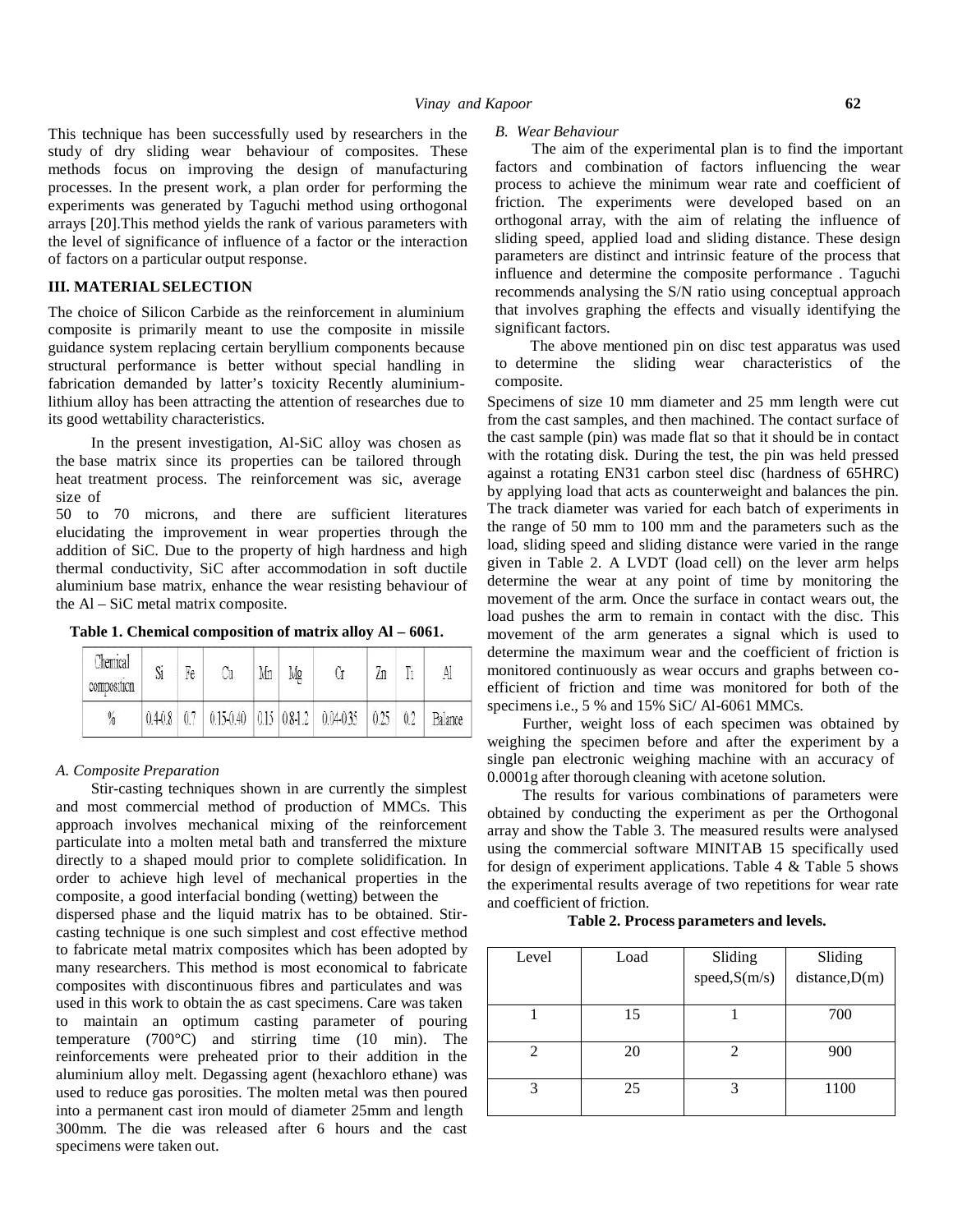#### **IV. EXPERIMENTS PLAN**

Dry sliding wear test was performed with three parameters: applied load, sliding speed, and sliding distance and varying them for three levels. According to the rule that degree of freedom for an orthogonal array should be greater than or equal to sum of those wear parameters, a L9 Orthogonal array which has 9 rows and 3 columns was selected as shown below:

**Table 3. Orthogonal array L9 of Taguchi.**

| Experiment No. | Column <sub>1</sub> | Column $2 \mid$ Column 3 |
|----------------|---------------------|--------------------------|
|                |                     |                          |
|                |                     |                          |
|                |                     |                          |
|                |                     |                          |
|                |                     |                          |
|                |                     |                          |
|                |                     |                          |
|                |                     |                          |
|                |                     |                          |

The selection of Orthogonal array depends on three items in order of priority, viz., the number of factors and their interactions, number of levels for the factors and the desired experimental resolution or cost limitations. A total of 9 experiments were performed based on the run order generated by the Taguchi model. The response for the model is wear rate and coefficient of friction. In Orthogonal array, first column is assigned to applied load, second column is assigned to sliding speed and third column is assigned to sliding distance and the remaining columns are assigned to their interactions. The objective of model is to minimize wear rate and coefficient of friction. The Signal to Noise (S/N) ratio, which condenses the multiple data points within a trial, depends on the type of characteristic being evaluated. The S/N ratio characteristics can be divided into three categories, viz. "nominal is the best", "larger the better" and "smaller the better "characteristics. In this study, "smaller the better" characteristics was chosen to analyse the dry sliding wear resistance. The S/N ratio for wear rate and coefficient of friction using "smaller the better" characteristic given by Taguchi, is as follows:

$$
S/N( ) = -10log \frac{1}{n} \sum_{i=1}^{n} y_i^2
$$

Where  $y_1$ ,  $y_2...y_n$  are the response of friction and sliding wear and n is the number of observations. The response table for signal to noise ratios show the average of selected characteristics for each level of the factor. This table includes the ranks based on the delta statistics, which compares the relative value of the effects. S/N ratio is a response which consolidates repetitions and the effect of noise levels into one data point. Analysis of varience of the S/N ratio is performed to identify the statistically significant parameters.

## **V. RESULTS AND DISCUSSIONS**

The aim of the experimental plan is to find the important factors and combination of factors Influencing the wear process to achieve the minimum wear rate and coefficient of friction. The experiments were developed based on an orthogonal array, with the aim of relating the influence of sliding speed, applied load and sliding distance. These design parameters are distinct and

intrinsic feature of the process that influence and determine the composite performance. Taguchi recommends analysing the S/N ratio using conceptual approach that involves graphing the effects and visually identifying the significant factors.

#### *A. Results of Statistical Analysis of Experiments*

The results for various combinations of parameters were

obtained by conducting the experiment as per the Orthogonal array. The measured results were analysed using the commercial software MINITAB 15 specifically used for design of experiment applications . Table 4 & Table 5 shows the experimental results average of two repetitions for wear rate and coefficient of friction. To measure the quality characteristics, the experimental values are transformed into signal to noise ratio. The influence of control parameters such as load, sliding speed, and sliding distance on wear rate and coefficient of friction has been analysed using signal to noise response table. The ranking of process parameters using signal to noise ratios obtained for different parameter levels for wear rate and coefficient of friction are given in Table (4.1-4.2) and Table (5.1-5.2) respectively for 5% &15% reinforced SiC MMCs.

#### **Table 4 Results of L9 Orthogonal array for Al/5% SiC.**

|     |         | S              |      |        | Wear             | S/N     | $S/N$ ratio |
|-----|---------|----------------|------|--------|------------------|---------|-------------|
| S.  |         | (m/s)          | S(m) |        |                  | ratio   | wear        |
| No. | Load(N) |                |      | C.o.f. | $\text{(mm3/m)}$ | c.o.f.  | rate        |
|     | 15      |                | 700  | 0.256  | 0.00451          | 11.8352 | 46.9165     |
| 2   | 15      | $\overline{c}$ | 900  | 0.21   | 0.0034           | 13.5556 | 49.3704     |
| 3   | 15      | 3              | 1100 | 0.121  | 0.00158          | 18.3443 | 56.0269     |
| 4   | 20      |                | 900  | 0.31   | 0.00412          | 10.1728 | 47.7021     |
| 5   | 20      | 2              | 1100 | 0.34   | 0.00212          | 9.3704  | 53.4733     |
| 6   | 20      | 3              | 700  | 0.352  | 0.0034           | 9.0691  | 49.3704     |
| 7   | 25      |                | 1100 | 0.34   | 0.00276          | 9.3704  | 51.1818     |
| 8   | 25      | 2              | 700  | 0.41   | 0.0035           | 7.7443  | 49.1186     |
| 9   | 25      | 3              | 900  | 0.36   | 0.00234          | 8.8739  | 52.6157     |

**Table 4.1 Responses table for S/N ratio for wear (5% SiC).**

|        | Load  | Sliding     |                        |
|--------|-------|-------------|------------------------|
| Level  | (A)   | velocity(B) | Sliding distance $(C)$ |
|        | 50.77 | 48.6        | 48.47                  |
|        | 50.18 | 50.65       | 49.9                   |
|        | 50.97 | 52.67       | 53.56                  |
| Delta( | 0.79  | 4.07        | 5.09                   |
| Rank   |       |             |                        |

**Table 4.2: Responses table for S/N ratio of coefficient of friction (5% SiC)**

|         | $\mathbf{H}$ $\mathbf{H}$ $\mathbf{H}$ $\mathbf{H}$ $\mathbf{H}$ |             |             |  |  |  |  |  |  |  |  |
|---------|------------------------------------------------------------------|-------------|-------------|--|--|--|--|--|--|--|--|
|         | Load                                                             | Sliding     | Sliding     |  |  |  |  |  |  |  |  |
| Level   | (A)                                                              | velocity(B) | distance(C) |  |  |  |  |  |  |  |  |
|         | 14.578                                                           | 10.459      | 9.55        |  |  |  |  |  |  |  |  |
| 2       | 9.537                                                            | 10.223      | 10.867      |  |  |  |  |  |  |  |  |
| 3       | 8.663                                                            | 12.096      | 12.362      |  |  |  |  |  |  |  |  |
| Delta() | 5.915                                                            | 1.872       | 2.812       |  |  |  |  |  |  |  |  |
| Rank    |                                                                  |             |             |  |  |  |  |  |  |  |  |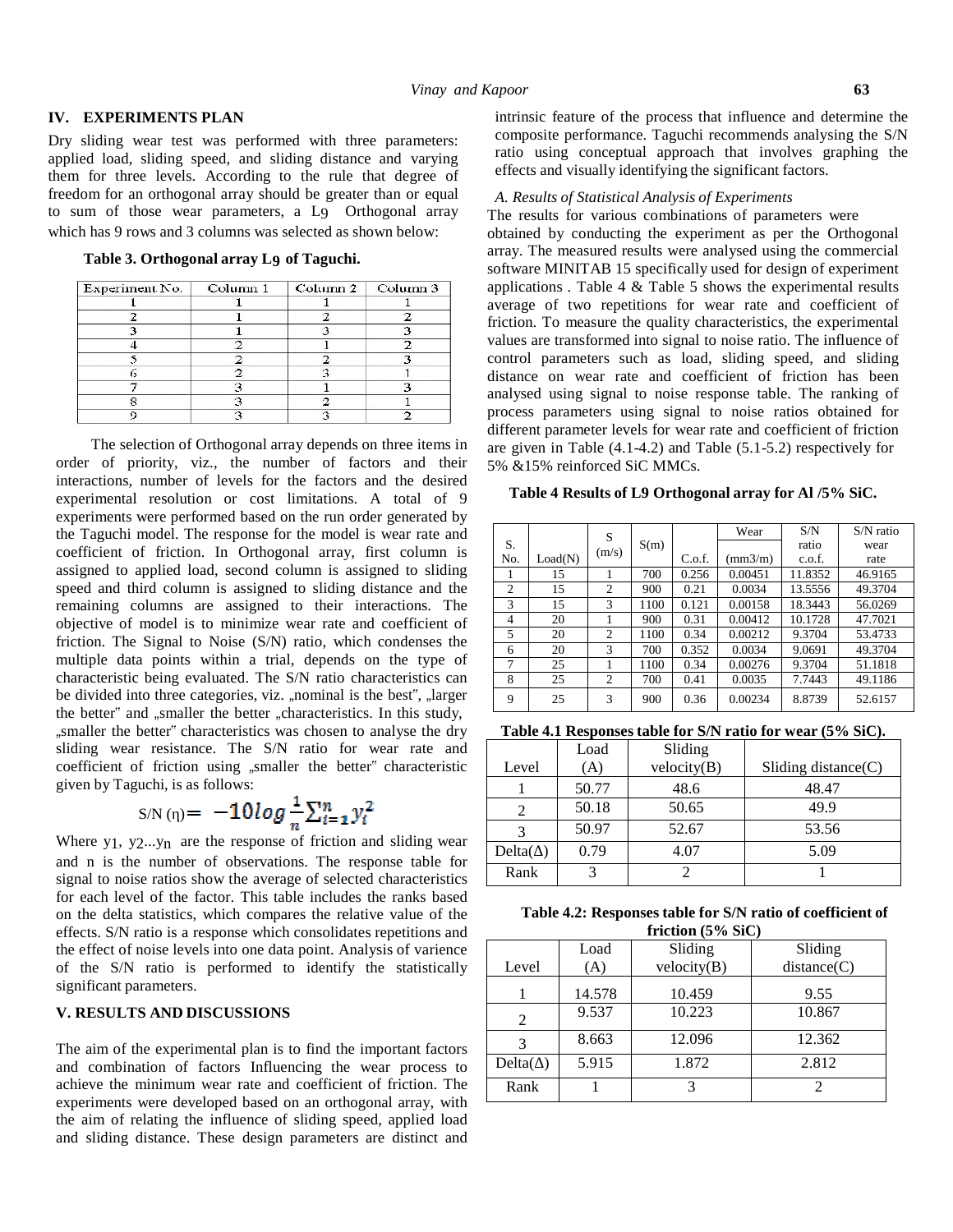The control factors are statistically significant in the signal to noise ratio and it could be observed that the sliding distance is a dominant parameter on the wear rate and coefficient of friction followed by applied load and sliding speed.

Figure (4.1 - 4.4) shows for 5% influence of process parameters on wear rate and coefficient of friction graphically and Figure (5.1 - 5.4) shows for 15% influence of process parameters on wear rate and coefficient of friction graphically. The analysis of these experimental results using S/Nratios gives the optimum conditions resulting in minimum wear rate and coefficient of friction. The optimum condition for wear rate and coefficient of friction as shown in Table 10.

*B. Analysis of Variance Results for Wear Test* The experimental results were analysed with Analysis of



**Fig.4.1 Main effects for plot for S/N Ratios –Coefficient of Friction.**



**Fig.4.2 Main effects for plot for Means –Coefficient of Friction.**



**Fig.4.3. Main effects for plot for Means –Wear Rate.**

Variance (ANOVA) which is used to investigate the influence of the considered wear parameters namely, applied load, sliding speed, and sliding distance that significantly affect the performance measures. By performing analysis of variance, it can be decided which independent factor dominates over the other and the percentage contribution of that particular independent variable. Table (6&7) and Table (8&9) shows 5% &15% SiC MMCs of the ANOVA results for wear rate and coefficient of friction for three factors varied at three levels and interactions of those factors. This analysis is carried out for a significance level of  $=0.05$ , i.e. for a confidence level of 95%. Sources with a P-value less than 0.05 were considered to have a statistically significant contribution to the performance measures.



**Fig.4.4 Main effects for plot for S/N Ratio –Wear Rate.**

| Table 5: Results of L9 Orthogonal array for Al – 6061 / 15% |
|-------------------------------------------------------------|
| <b>SiC MMC</b>                                              |

|                | Load | S              |      | Wear           |       | S/N     | S/N     |  |  |  |
|----------------|------|----------------|------|----------------|-------|---------|---------|--|--|--|
| S.             |      |                | S    |                |       | ratio   | ratio   |  |  |  |
| No.            | (N)  | (m/s)          | (m)  | $\text{mm3/m}$ | C.o.f | wear    | C.o.f   |  |  |  |
| 1              | 15   |                | 700  | 0.0034         | 0.341 | 49.3704 | 9.3449  |  |  |  |
| $\overline{c}$ | 15   | 2              | 900  | 0.00314        | 0.31  | 50.0614 | 10.1728 |  |  |  |
| 3              | 15   | 3              | 1100 | 0.00573        | 0.24  | 44.8369 | 12.3958 |  |  |  |
| $\overline{4}$ | 20   |                | 900  | 0.00402        | 0.416 | 47.9155 | 7.6181  |  |  |  |
| 5              | 20   | $\overline{c}$ | 1100 | 0.00212        | 0.4   | 53.4733 | 7.9588  |  |  |  |
| 6              | 20   | 3              | 700  | 0.00229        | 0.46  | 52.8033 | 6.7448  |  |  |  |
| 7              | 25   |                | 1100 | 0.00201        | 0.51  | 53.9361 | 5.8486  |  |  |  |
| 8              | 25   | $\overline{c}$ | 700  | 0.02115        | 0.65  | 33.4938 | 3.7417  |  |  |  |
| 9              | 25   | 3              | 900  | 0.00149        | 0.621 | 56.5363 | 4.1382  |  |  |  |

**Table 5.1: Response Table for Signal to Noise Ratios (Coefficient of friction) Smaller is better.**

| Level   | Load   | Sliding speed | Sliding distance |  |  |
|---------|--------|---------------|------------------|--|--|
|         | 10.638 | 7.604         | 6.61             |  |  |
|         | 7.441  | 7.291         | 7.31             |  |  |
| 2       | 4.576  | 7.76          | 8.734            |  |  |
| Delta() | 6.062  | 0.468         | 2.124            |  |  |
| Rank    |        |               |                  |  |  |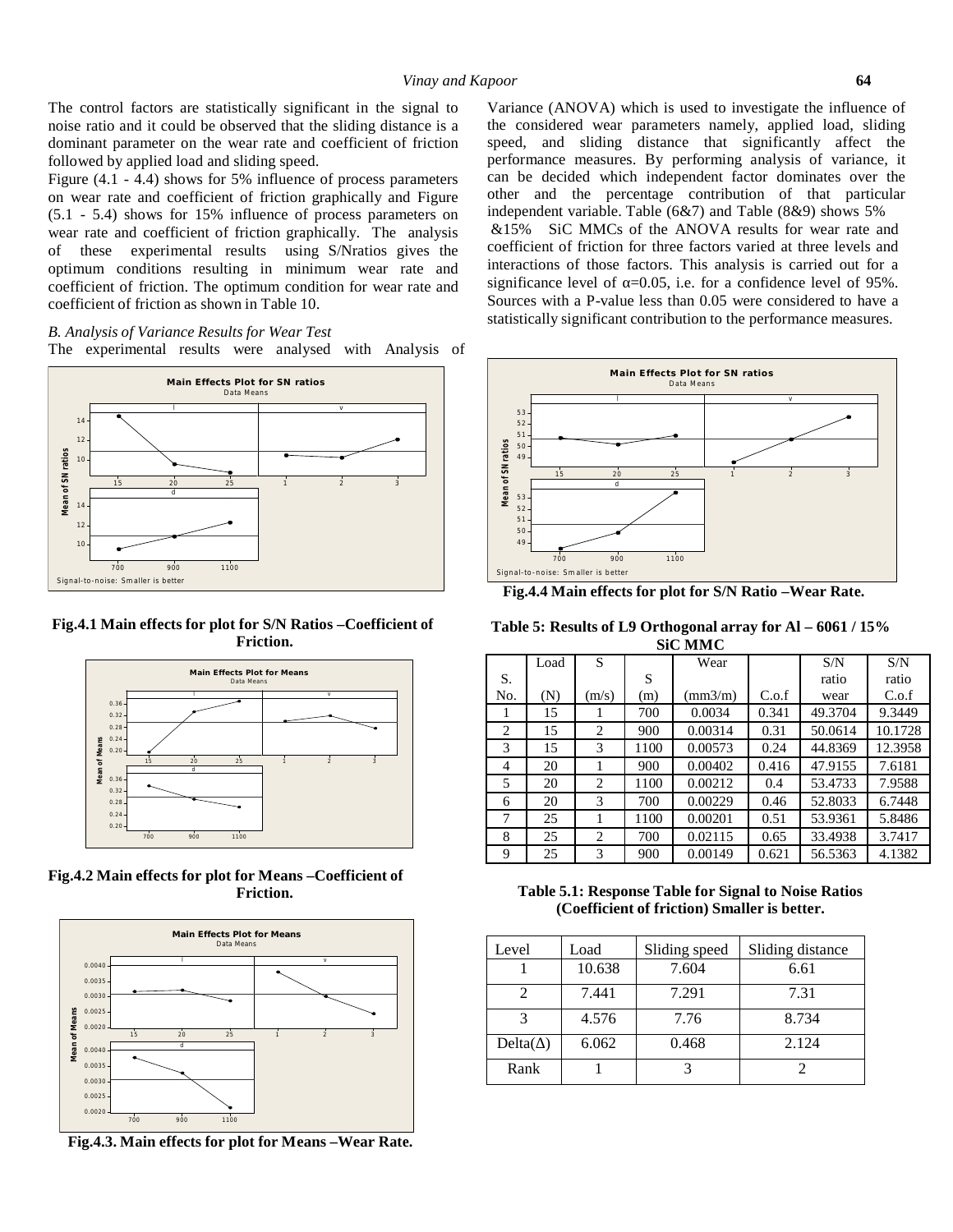| Level  | Load  | Sliding speed | Sliding distance |  |
|--------|-------|---------------|------------------|--|
|        | 48.09 | 50.41         | 45.22            |  |
|        | 51.4  | 45.68         | 51.5             |  |
| 3      | 47.99 | 51.39         | 50.75            |  |
|        | 3.41  | 5.72          | 6.28             |  |
| Delta( |       |               |                  |  |
| Rank   |       |               |                  |  |

**Table 5.2: Response Table for Signal to Noise Ratios (Wear) Smaller is better.**



## **Fig 5.1: Main effects plot for S/N ratios – Wear Rate.**



**Fig 5.2: Main effects plot for Means – Wear Rate.**



**Fig 5.3: Main effects plot for S/N ratio – Coefficient of Friction.**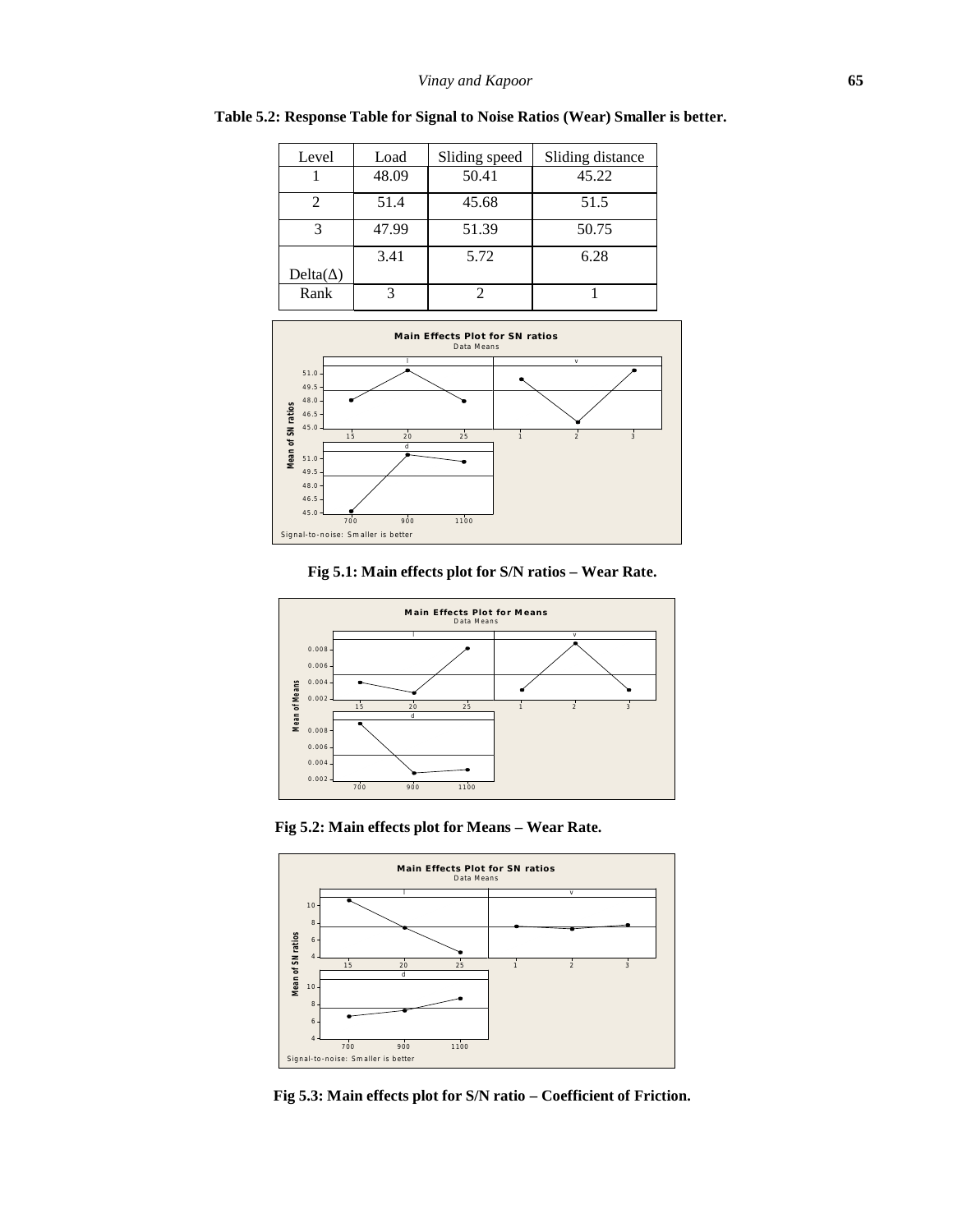

**Fig 5.4: Main effects plot for Means – Coefficient of Friction.**

| Source            | DF             | Seq SS   | Adj SS   | AdjMS    | F     | P     | $Pr(\% )$ |
|-------------------|----------------|----------|----------|----------|-------|-------|-----------|
| Load              | 2              | $\theta$ | $\Omega$ | $\theta$ | 3.57  | 0.219 | $\Omega$  |
| Speed             | $\overline{2}$ | 0.000003 | 0.000003 | 0.000001 | 47.25 | 0.021 | 42.857    |
| Distance          | 2              | 0.000004 | 0.000004 | 0.000002 | 72.49 | 0.014 | 57.143    |
| Residual<br>Error | $\overline{c}$ | $\Omega$ | $\theta$ | 0        |       |       | $\Omega$  |
| Total             | 8              | 0.000007 |          |          |       |       | 100       |

**Table 6:Analysis of Variance for Means (Wear Rate) (5% SiC).**

**Table 7: Analysis of Variance for Means (Coefficient of Friction) (5% SiC).**

| Source   | DF             | Seq SS   | Adj SS   | AdjMS    | F     | P     | $Pr(\% )$ |
|----------|----------------|----------|----------|----------|-------|-------|-----------|
| Load     | $\overline{c}$ | 0.050824 | 0.050824 | 0.025412 | 23.03 | 0.042 | 79.685    |
| Speed    | 2              | 0.002708 | 0.002708 | 0.001354 | 1.23  | 0.449 | 4.246     |
| Distance | $\overline{c}$ | 0.008042 | 0.008042 | 0.004021 | 3.64  | 0.215 | 12.609    |
| Residual |                |          |          |          |       |       |           |
| Error    | 2              | 0.002207 | 0.002207 | 0.001103 |       |       | 3.5       |
| [Total   | 8              | 0.063781 |          |          |       |       | 100       |

**Table 8: Analysis of Variance for Means (Coefficient of Friction) (15% SiC).**

| Source            | DF | Seq SS   | Adj SS   | AdjMS    | F     | P     | $Pr(\% )$ |
|-------------------|----|----------|----------|----------|-------|-------|-----------|
| Load              | 2  | 0.132817 | 0.132817 | 0.066408 | 113.5 | 0.009 | 87.95     |
| Speed             | 2  | 0.001454 | 0.001454 | 0.000727 | 1.24  | 0.446 | 0.963     |
| Distance          | 2  | 0.015581 | 0.015581 | 0.00779  | 13.31 | 0.07  | 10.32     |
| Residual<br>Error | 2  | 0.001171 | 0.001171 | 0.000585 |       |       | 0.8       |
| Total             | 8  | 0.151022 |          |          |       |       | 100       |

**Table 9: Analysis of Variance for Means (Wear Rate) (15% SiC).**

| Source            | DF             | Seq SS   | Adj SS   | AdjMS    | F    | P    | $Pr(\% )$ |
|-------------------|----------------|----------|----------|----------|------|------|-----------|
| Load              | 2              | 0.000048 | 0.000048 | 0.000024 | 0.38 | 0.72 | 15.74     |
| Speed             | 2              | 0.000064 | 0.000064 | 0.000032 | 0.51 | 0.66 | 20.98     |
| Distance          | 2              | 0.000069 | 0.000069 | 0.000034 | 0.55 | 0.64 | 22.62     |
| Residual<br>Error | $\overline{c}$ | 0.000125 | 0.000125 | 0.000062 |      |      | 40.7      |
| Total             | 8              | 0.000305 |          |          |      |      | 100       |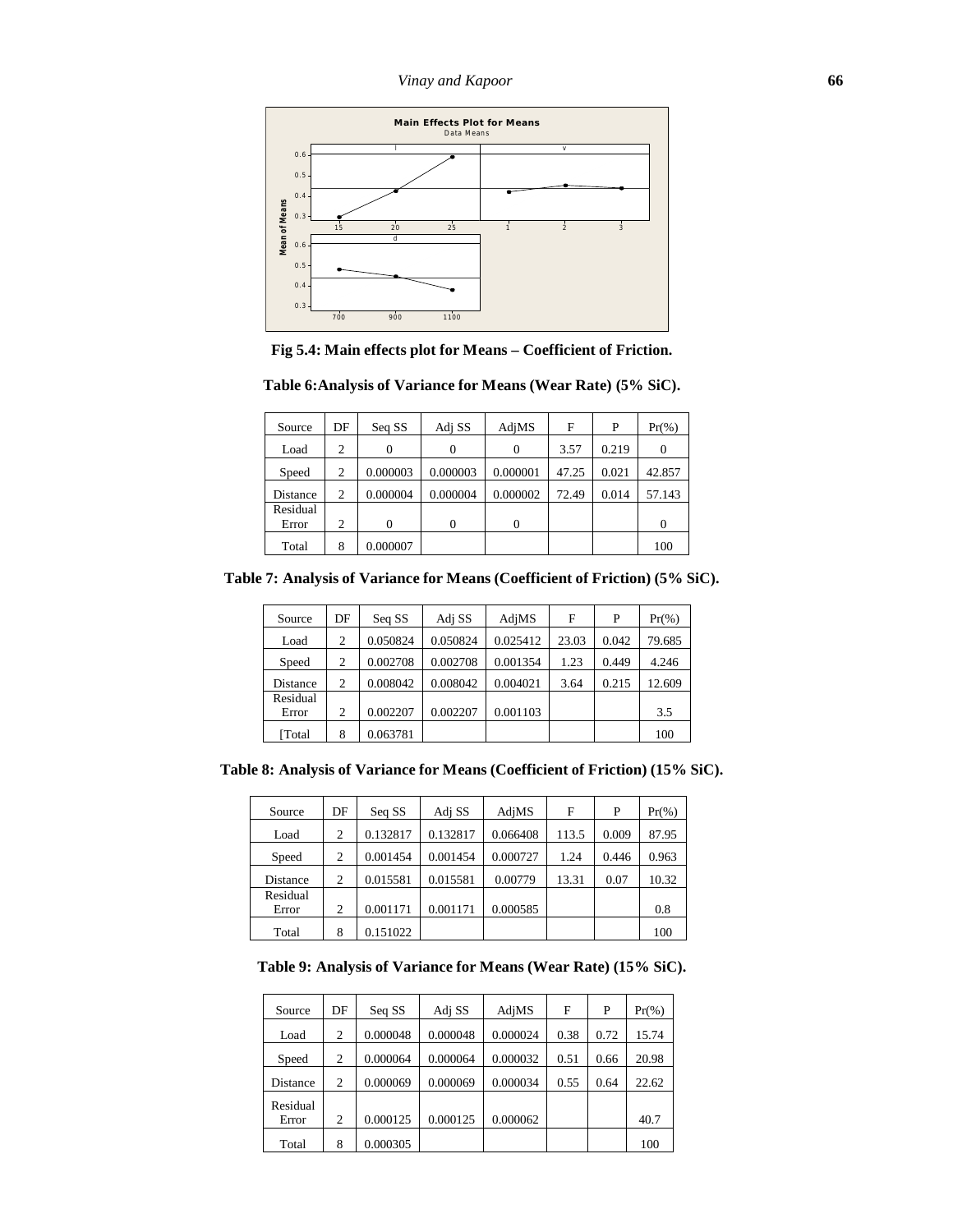It can be observed that for aluminium (5% & 15%) SiC Metal Matrix Composites, from the Table  $6 \& 9$ , that the sliding distance has the highest influence (Pr =  $57.14\%$  & Pr =  $22.62\%$ ) on wear rate. Hence sliding distance is an important control factor to be taken into consideration during wear process followed studies on hybrid mmc"s<br>by applied loads  $(P-0, \& P-15, 74\%)$   $\&$  sliding speed International Symposium by applied loads  $(P=0 \& P=15.74\%) \&$  sliding speed (Pr=42.857%

& Pr=20.98%) respectively. In the same way from the Table 7  $\&$ Table 8 for coefficient of friction, it can observe that the load has the highest contribution of about 79.685%  $& 87.95\%$ , followed by sliding distance  $(12.609\% \& 10.32\%) \&$  sliding speed (4.246% & 0.963%) for Al-6061 with (5% & 15%) SiC metal matrix composites.

The interaction terms has little or no effect on coefficient of friction  $&$  the pooled errors accounts only 3.5%  $& 0.9\%$ . From the analysis of variance  $\&$  S/N ratio, it is inferred that the sliding distance has the highest contribution on wear rate & coefficient of friction followed by load & sliding speed.

### **VI. CONCLUSIONS**

Following are the conclusions drawn from the study on dry sliding wear test using Taguchi"s technique.

- $\Box$  Sliding distance (57.143%) has the highest influence on wear rate followed by sliding speed(42.857%) and applied load (0 %) and for coefficient of friction, the contribution of applied load is 79.685%, sliding distance is 12.609% for **Al / 5% SiC** metal matrix composites.
- $\Box$ Applied load (15.74%) has the highest influence on wear rate followed by sliding distance (22.62%) and sliding speed (20.98%) and for coefficient of friction, the contribution of applied load is 87.95%, sliding distance is 10.32% for **Al /15% SiC** metal matrix composites.
- Increasing incorporation of SiC (5%  $&$  15%) increases the wear resistance of composites by forming a protective layer between pin & counterface.

### **REFERENCES**

- [1] E. Candan, H. Ahlatci, H. Çümeno glu (2001) Abrasive wear behaviour of Al–SiC composites produced by pressure infiltration technique. Wear **247** 133–138.
- [2] Boq-Kong Hwu, Effects of process parameters on the properties of squeeze- cast Sic,-606 1 Al metal-matrix composite, Materials Science and Engineering, A 207 (1996).
- [3] C.F. Cheung, Surface characterization in ultra-precision machining of Al/SiC metal matrix composites using data dependent systems analysis, *Journal of Materials Processing Technology,* **140** (2003) 141–146.
- [4] D.K. Dwivedi , Adhesive wear behaviour of cast aluminium– silicon alloys: Overview, Materials and Design, **31** (2010) 2517–2531.
- [5] Dinesh. A, S. Basavarajappa (2004) dry sliding wear - a taguchi technique, Symposium of Research Students on Materials Science and Engineering.
- [6] G. B. Veeresh Kumar, C. S. P. Rao (2011) Mechanical and Tribological Behavior of Particulate Reinforced Aluminum Metal Matrix Composites – a review Journal of Minerals  $\&$ Materials Characterization & Engineering, Vol. **10**, No.1, pp.59-91.
- [7] Hemanth Kumar. T.R., Taguchi Technique for the Simultaneous Optimization of tribological Parameters in Metal Matrix Composite Journal of Minerals & Materials Characterization & Engineering, Vol. **10**, No.12, pp.1179- 1188, 2011.
- [8] Hsiao Yeh Chu, Jen Fin Lin, Experimental analysis of the tribological behavior of lectroless nickel-coated graphite particles in aluminum matrix composites under reciprocating motion Wear **239**\_2000.126–142.
- [9] Hui-Hui Fu, Wear properties of Saffil/Al, Saffil/Al2O3/Al and Saffil/SiC/Al Hybrid metal matrix composites, Wear **256** (2004) 705–713.
- [10] J.S.S. Babu , C.G. Kang ,H.H. Kim, Dry sliding wear behavior of aluminum based hybrid composites with graphite nano fiber–alumina fiber, Materials and Design **32** (2011) 3920–3925
- [11] K.C. Chan, A theoretical and experimental investigation of surface generation in diamond turning of an Al6061 / SiCp metal matrix composite, *International Journal of Mechanical Sciences* **43** (2001) 2047–2068.
- [12] M. A. Chowdhury The Effect of Sliding Speed and Load on Friction and Wear Property of Aluminum, *International Journal of Mechanical & Mechatronics Engineering IJMME-*IJENS Vol:**11** No: 01.
- [13] Manoj Singla, D. Deepak Dwivedi, Development of Aluminium Based Silicon Carbide Particulate Metal Matrix Composite Journal of Minerals & Materials Characterization & Engineering, Vol. 8, No.6, pp 455-467.
- [14] Md Abdul Maleque, Md Rezaul Karim, Tribological behavior of dual and triple particle size SiC reinforced Al- MMCs: a comparative study,Industrial Lubrication and Tribology, Vol. **60** Iss:4 pp. 189 – 194.
- [15] Miroslav Babic Mitrovic´ Slobodan, Tribological Behavior of Composites Based on ZA-27 Alloy Reinforced with Graphite Particles, Tribol Lett (2010) **37**:401–410.
- [16] M.L.Ted Guo,C.-Y.A.Tsao, Tribological behavior of selflubricating aluminium / SiC / graphitehybrid composites synthesized by the semi-solid powder-densification method Composites Science and Technology **60** (2000) 65-74.